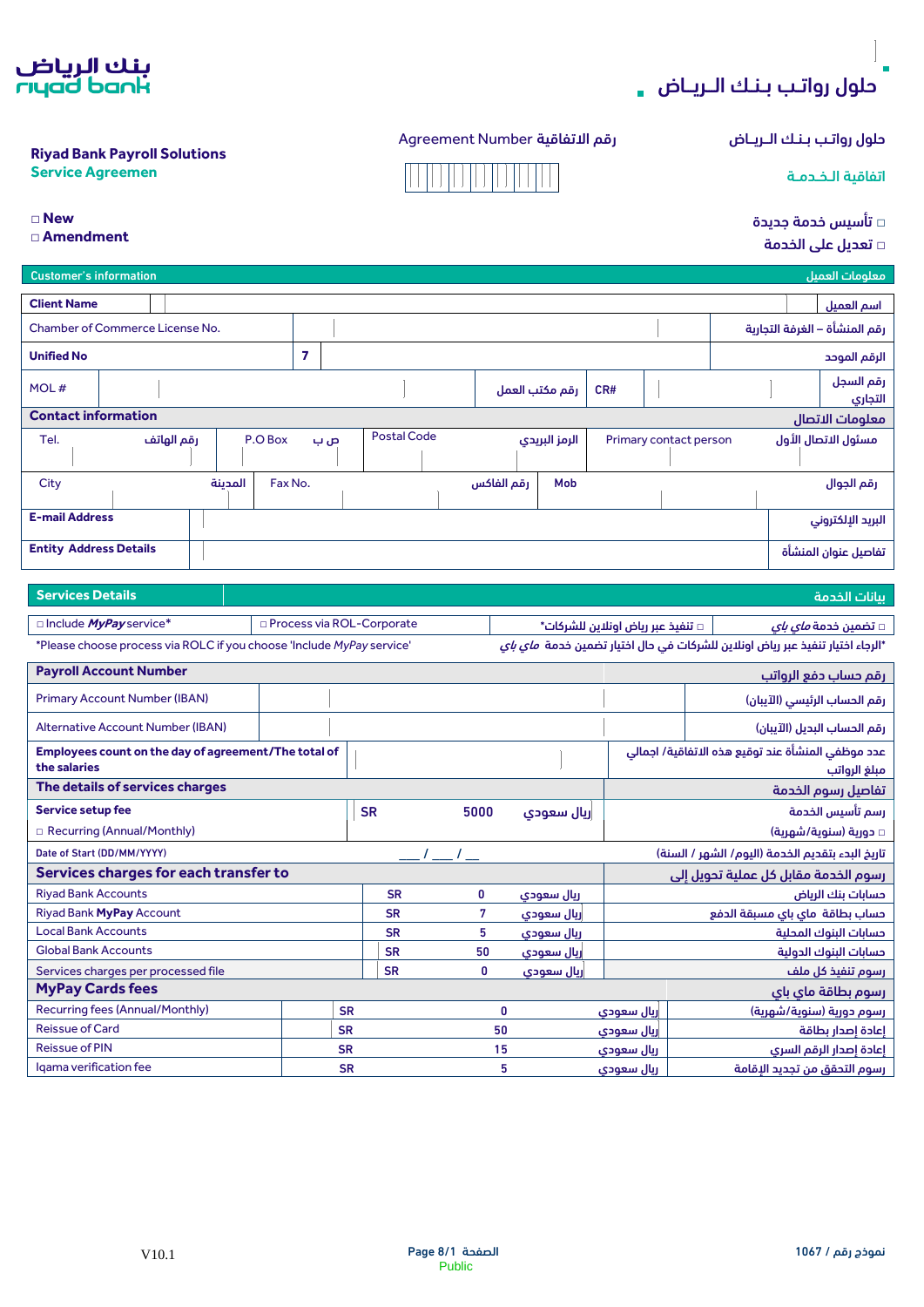

**List of authorized officers to deal with the Bank** البنك مع بالتعامل بالمخولين قائمة

|                              |  | <b>Payroll Officers Information &amp; Authorization levels</b> |         |                | معلومات وصلاحيات مسئولى صرف الرواتب |                   |
|------------------------------|--|----------------------------------------------------------------|---------|----------------|-------------------------------------|-------------------|
| <b>Officer Name</b>          |  |                                                                |         |                |                                     | أسم المسئول       |
|                              |  | Use $\checkmark$ and $*$ for all options.                      |         |                | أستخدم  √ و × لجميع الخيارات.       |                   |
|                              |  | $\square$ Sending payroll files & letters                      |         |                | □ إرسال ملفات وخطابات الرواتب       |                   |
| <b>Type of Authorization</b> |  | □ Receiving ATM Cards                                          |         |                | □ استلام بطاقات الصراف الآلى        |                   |
|                              |  | $\Box$ Receiving payroll reports                               |         |                | □استلام تقارير الرواتب              | نوعية التفويض     |
|                              |  |                                                                |         |                |                                     |                   |
| Mobile No.                   |  | رقم الجوال                                                     | Fax No. | رقم الفاكس     | <b>Tel No</b>                       | رقم الهاتف.       |
|                              |  |                                                                |         |                |                                     |                   |
| E-mail                       |  |                                                                |         |                |                                     |                   |
| <b>Address</b>               |  |                                                                |         |                |                                     | البريد الإلكتروني |
|                              |  | Payroll Officers Information & Authorization levels            |         | $\overline{2}$ | معلومات وصلاحيات مسئولى صرف الرواتب |                   |
| <b>Officer Name</b>          |  |                                                                |         |                |                                     | أسم المسئول       |
|                              |  | Use $\checkmark$ and $*$ for all options.                      |         |                | أستخدم  √ و × لجميع الخيارات.       |                   |
|                              |  | $\square$ Sending payroll files & letters                      |         |                | □ إرسال ملفات وخطابات الرواتب       |                   |
| <b>Type of Authorization</b> |  | □ Receiving ATM Cards                                          |         |                | □ استلام بطاقات الصراف الآلى        | نوعية التفويض     |
|                              |  | $\Box$ Receiving payroll reports                               |         |                | □استلام تقارير الرواتب              |                   |
|                              |  |                                                                |         |                |                                     |                   |
| Mobile No.                   |  | رقم الجوال                                                     | Fax No. | رقم الفاكس     | <b>Tel No</b>                       | رقم الهاتف.       |
|                              |  |                                                                |         |                |                                     |                   |
| <b>E-mail Address</b>        |  |                                                                |         |                |                                     | البريد الإلكتروني |
|                              |  | <b>Payroll Officers Information &amp; Authorization levels</b> |         | 3              | معلومات وصلاحيات مسئولى صرف الرواتب |                   |
| <b>Officer Name</b>          |  |                                                                |         |                |                                     | آسم المسئول       |
|                              |  | Use $\checkmark$ and $*$ for all options.                      |         |                | أستخدم  √ و × لجميع الخيارات.       |                   |
| <b>Type of Authorization</b> |  | $\square$ Sending payroll files & letters                      |         |                | □ إرسال ملفات وخطابات الرواتب       |                   |
|                              |  | □ Receiving ATM Cards                                          |         |                | □ استلام بطاقات الصراف الآلى        | نوعية التفويض     |
|                              |  | $\Box$ Receiving payroll reports                               |         |                | واستلام تقارير الرواتب              |                   |
|                              |  |                                                                |         |                |                                     |                   |
| Mobile No.                   |  | رقم الجوال                                                     | Fax No. | رقم الفاكس     | <b>TelNo</b>                        | رقم الهاتف.       |
|                              |  |                                                                |         |                |                                     |                   |
|                              |  |                                                                |         |                |                                     |                   |
|                              |  |                                                                |         |                |                                     |                   |
| <b>E-mail Address</b>        |  |                                                                |         |                |                                     | البريد الإلكتروني |

The "Customer" is committed to be completely responsible regarding the above powers directed to the Bank by the authorized officers including (Sending payroll files & letters, Receiving ATM Cards, Receiving payroll reports) and shall separate these entitlements and distribute them between the authorized officers, The Bank will not be responsible if the Customer authorized one person to do all these entitlements.

The "Customer" responsibilities also include the delivery of **MyPay** ATM **cards** to their owners. Therefore, the "Customer" is obliged to return **MyPay** ATM cards to Riyad Bank - CSD when the employee no longer works **for the entity** or **does no longer** live in KSA. In case of **MyPay** ATM card being misused, the "Customer" takes full responsibility.

The "Customer" acknowledges that he has read, understood and accepted all the terms and conditions that are written in this agreement. Accordingly, the Bank has accepted the customer's request.

يقر العميل بمسؤوليته الكاملة بكل ما يختص بالطلبات الواردة إلى البنك من المذكورين، باإلضافة إلى تحمله لكافة المسئوليات التي يترتب عليها (إرسال ملفات وخطابات تنفيذ الرواتب واستالم بطاقات الصراف االلي, واستالم تقارير الرواتب) مع ضرورة فصل الصلاحيات وتوزيعها بين المخولين ولا يتحمل البنك أي مسؤولية في حال إسناد عدة صالحيات لشخص مخول واحد من قبل العميل.

كما يلتزم العميل ممثال بالمخولين أعاله بتسليم بطاقات صراف ماي باي المسبقة الدفع الأصحابها والاحتفاظ بالمستندات المثبتة لذلك، وتسليمها للبنك عند الطلب، وبالنسبة للبطاقات التي ال يتواجد أصحابها سواء لوفاتهم أو لحصولهم على خروج نهائي أو أي سبب آخر، فان المنشأة تتعهد بإرجاعها إلدارة خدمات عمالء الشركات ببنك الرياض كما أن أي سوء استخدام لبطاقة *ماي باي* فان المنشأة تتحمل مسؤولية ذلك.

يقر العميل أنه مدرك تماماً أحكام وشروط ونصوص هذه االتفاقية ووافق عليها. بناء عليه, قبل البنك بموجب ذلك طلب العميل.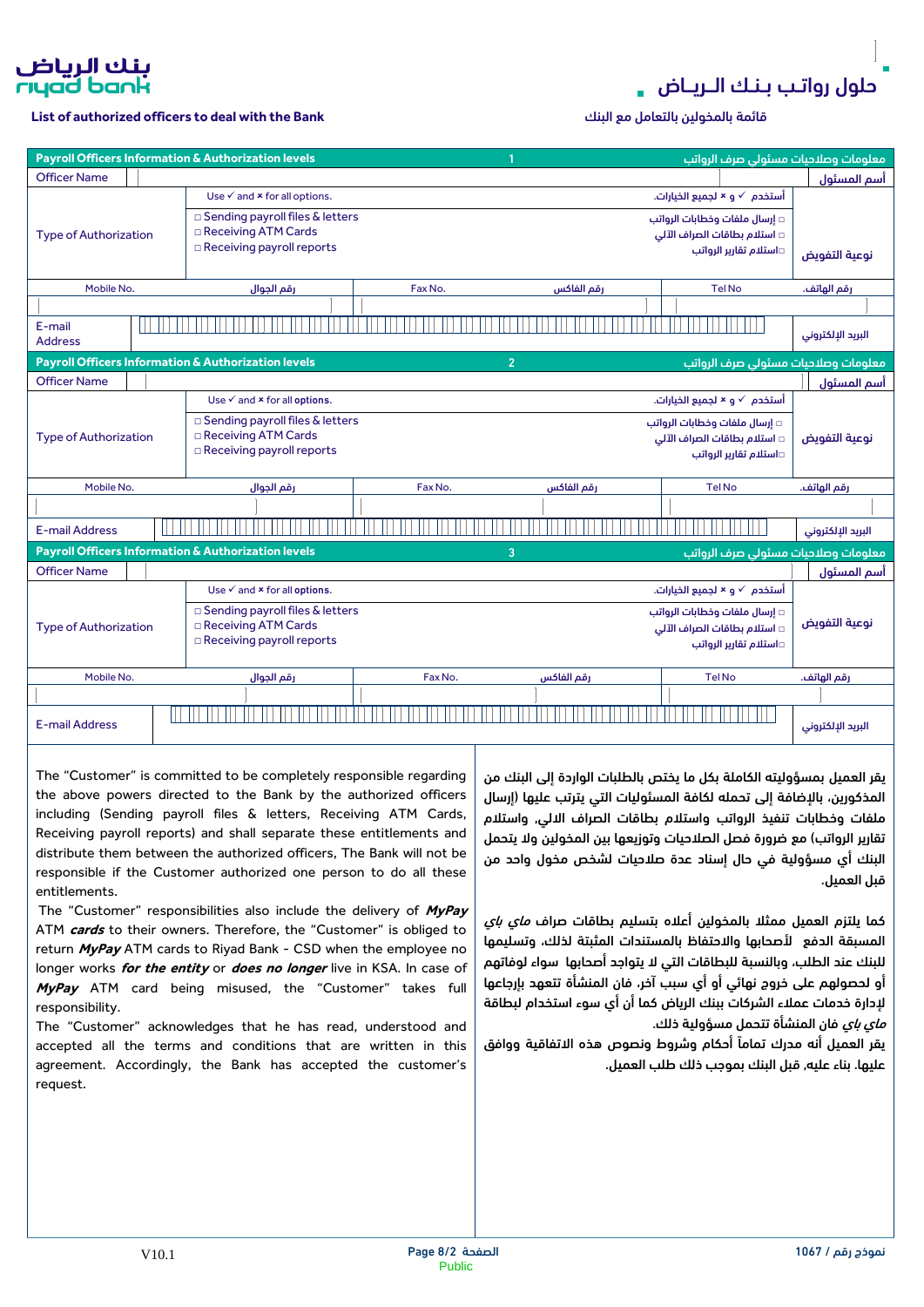$\overline{1}$ 

É



| Terms & Conditions(Riyad Bank Payroll Solutions)                                                                                                                                                                                                                                                                                                                                                                                                                                                                                                                                                                                                                                                                                                                                                                                                                                                                                                                                                                                                                                     | الشروط والأحكام (حلول رواتب بنك الرياض)                                                                                                                                                                                                                                                                                                                                                                                                                                                                                                                                                                                                                                                                                                                                                                                                                            |
|--------------------------------------------------------------------------------------------------------------------------------------------------------------------------------------------------------------------------------------------------------------------------------------------------------------------------------------------------------------------------------------------------------------------------------------------------------------------------------------------------------------------------------------------------------------------------------------------------------------------------------------------------------------------------------------------------------------------------------------------------------------------------------------------------------------------------------------------------------------------------------------------------------------------------------------------------------------------------------------------------------------------------------------------------------------------------------------|--------------------------------------------------------------------------------------------------------------------------------------------------------------------------------------------------------------------------------------------------------------------------------------------------------------------------------------------------------------------------------------------------------------------------------------------------------------------------------------------------------------------------------------------------------------------------------------------------------------------------------------------------------------------------------------------------------------------------------------------------------------------------------------------------------------------------------------------------------------------|
| Please read the below Terms and Conditions carefully:                                                                                                                                                                                                                                                                                                                                                                                                                                                                                                                                                                                                                                                                                                                                                                                                                                                                                                                                                                                                                                | يرجى قراءة كافة الشروط والأحكام التالية بعناية:                                                                                                                                                                                                                                                                                                                                                                                                                                                                                                                                                                                                                                                                                                                                                                                                                    |
| This Agreement is made and entered, on <b>The day of:</b> / /<br>, by<br>and between each of:<br>A) Riyad Bank hereinafter referred to as the "Bank" or "First Party"<br>B) The Entity (<br>Hereinafter referred to as the "Customer" or "Second Party".<br><b>Introduction:</b> The "Terms & Conditions" are drawn under the premise                                                                                                                                                                                                                                                                                                                                                                                                                                                                                                                                                                                                                                                                                                                                                | أبرمت هذه الاتفاقية فى يوم $\begin{vmatrix} \text{ } & \text{ } & \text{ } & \text{ } \end{vmatrix}$ بين كل من :<br>اً)      بنك الرياض ويشار إليه فيما بعد بلفظ "البنك" أو "الطرف الأول".<br>) ويشار إليه فيما بعد  بلفظ "العميل" أو<br>ب)  اسم المنشأة (<br>الطرف الثاني".                                                                                                                                                                                                                                                                                                                                                                                                                                                                                                                                                                                       |
| that the "Customer" has approached the "Bank" for the "Riyad Bank<br>Payroll Services" and has completed the necessary documentation to<br>avail the service. Furthermore, the "Customer" acknowledges that he<br>has read, understood and accepted all the terms and onditions that are<br>written in this agreement, therefore an agreement has been made on<br>the following:                                                                                                                                                                                                                                                                                                                                                                                                                                                                                                                                                                                                                                                                                                     | المقدمة: الشروط والأحكام تم تحديدها حيث أن العميل يرغب بالاستفادة من<br>"حلول رواتب بنك الرياض" المقدمة من البنك الرواتب والعمولات والوثائق<br>اللازمة للحصول على خدمات صرف الرواتب. ويقر العميل بأنه قرأ واستوعب<br>ووافق على جميع الشروط المبينة في هذه الاتفاقية، وقبل البنك بموجب<br>ذلك طلب العميل، وعلى ذلك فقد اتفق الطرفان على التالي:                                                                                                                                                                                                                                                                                                                                                                                                                                                                                                                     |
| 1. Definitions:<br>As used in this agreement, the following words and expressions shall<br>have a meaning set forth respectively against each of them:<br>a) "Payroll Service" means an electronic transaction services that<br>are provided from the Bank in order to pay the Customer's<br>employees payroll within the Bank, local and international Banks<br>accounts.<br>The<br>Costmer<br>shall<br>antity(entity<br>alegal<br>a)<br>mean<br>/partnership/corporation) whose board resolution has been<br>provided in accordance with these terms and conditions, and<br>which has an existing banking relationship with the Bank.<br>b) The Authorized Person: shall mean the person authorized by the                                                                                                                                                                                                                                                                                                                                                                         | 1- التعريفات:<br>في هذه الاتفاقية تحمل الكلمات والعبارات المعاني التالية كما هي<br>موضحة أمامها.<br>أ)    تعني عبارة "خدمة الرواتب": خدمات تحويل الأموال إلكترونيا المقدمة<br>من بنك الرياض من أجل صرف الرواتب لعملاء حسابات بنك الرياض<br>والبنوك المحلية والدولية.<br>ب) <b>العميل:</b> يقصد به الجهة الاعتبارية (شركة/ شركة تضامن/جهة اعتبارية) التي تم<br>تقديم قرار مجلس إدارتها طبقآ لهذه الشروط والأحكام والتى لديها علاقة<br>مصرفية قائمة مع البنك.<br>ت) <b>الشخص المفوض:</b> يقصد به الشخص المفوض من قبل العميل لفتح و إغلاق<br>تعاملات الحساب وإجراء تعديلات حساب العميل.<br>ث) <b>حامل البطاقة:</b> هو مستخدم البطاقة مسبقة الدفع لتنفيذ العمليات المالية                                                                                                                                                                                              |
| Customer to initiate and conclude account dealings and make<br>changes to the Customer's account<br>c) Card holder: A user of prepaid car to execute financial<br>transactions on ATMs and POS<br>d) "ROL Corporate" means the Bank's Electronic Banking Platform<br>for corporate, where the "Customer" can register, and upload the<br>payroll file directly. In this case, the "Customer" does not need to<br>send an authorization letter.<br>"Payroll Account" means the main and the alternative account, in<br>e)<br>case of need, that are opened by the "Customer" in order to use<br>Payroll Service.<br>"Payroll Tool" means the tool for preparing and generate a detiled<br>f)<br>salary file for all employees in the entity also to modifying old files<br>by importing, Checking and modifying them.<br>"MyPay" card is a service provided by the Bank to the Customer<br>q)<br>to open accounts linked with the entity main account to their<br>employees for Payroll disbursement without the need to visit the<br>branch. The card also includes "SADAD" service. | على أجهزة الصرف الالي و أجهزة نقاط البيع<br>ج) تعني عبارة "رياض أون لاين للشركات": الموقع الالكتروني لخدمة<br>الشركات التابع لبنك الرياض على شبكة الإنترنت، حيث يقوم العميل<br>بالاشتراك بخدمات الموقع ومن خلاله يستطيع أن يقوم بتحميل ملف<br>الرواتب آلياً دون الحاجة لتفويض كتابي.<br>ح) تعني عبارة "حساب دفع الرواتب" هو الحساب الرئيسي أو الحساب<br>البديل (إن وجد) الذي قام العميل بفتحه لغرض دفع قيمة الرواتب<br>والعمولات المستحقة.<br>خ)    "أداة إنشاء و تدقيق ملف الرواتب" هي  أداة لأعداد و انشاء ملف رواتب<br>تفصيلى لجميع العاملين فى المنشأه بالإضافة الى التعديل على<br>الملفات القديمة عن طريق استيرادها و تدقيقها و التعديل عليها.<br>د)    بطاقات " <i>م<b>أي بأي</b></i> " خدمة مقدمة من البنك تتيح للشركة فتح حسابات<br>لحاملى بطاقات ماي باي،  مرتبطة بحساب المنشأة الأساسى<br>لمنسوبيها بغرض صرف الرواتب دون الحاجة للتوجه للفروع. كما تشتمل |
| h) All the terms here in use in the singular shall be relevant to plural,<br>and all the terms used in the male gender shall apply to the female<br>gender and vice versa.<br>2.<br>The Bank may at anytime amend the terms and conditions for the<br>Payroll services in this agreement, and such amendment is<br>considered valid after 60 days from the date on which a written                                                                                                                                                                                                                                                                                                                                                                                                                                                                                                                                                                                                                                                                                                   | البطاقة على خدمة "سداد".<br>$\zeta$ جميع المصطلحات المستخدمة هنا بصيغة المفرد سوف تطبق على $\zeta$<br>صيغة الجمع كما تشمل الألفاظ الواردة بصيغة المذكر والمؤنث<br>والعكس صحيح.<br>2-    يحتفظ البنك بحقه في تعديل الشروط والأحكام الخاصة بخدمة الرواتب<br>بهذة الاتفاقية، ويعتبر هذا التعديل ساري المفعول بعد 60 يوم من التاريخ                                                                                                                                                                                                                                                                                                                                                                                                                                                                                                                                    |
| notice to the customer is sent to the last recorded "Institution"<br>address by the "Customer", for avoidance of doubt any                                                                                                                                                                                                                                                                                                                                                                                                                                                                                                                                                                                                                                                                                                                                                                                                                                                                                                                                                           | الذي تم فيه إرسال إشعار خطى للعميل الى اخر عنوان سجلته " المنشأة ", اذا<br>قام  احد الطرفين بتعديل عنوانه الى اي عنوان اخر او تغيير رقم الفاكس أو                                                                                                                                                                                                                                                                                                                                                                                                                                                                                                                                                                                                                                                                                                                  |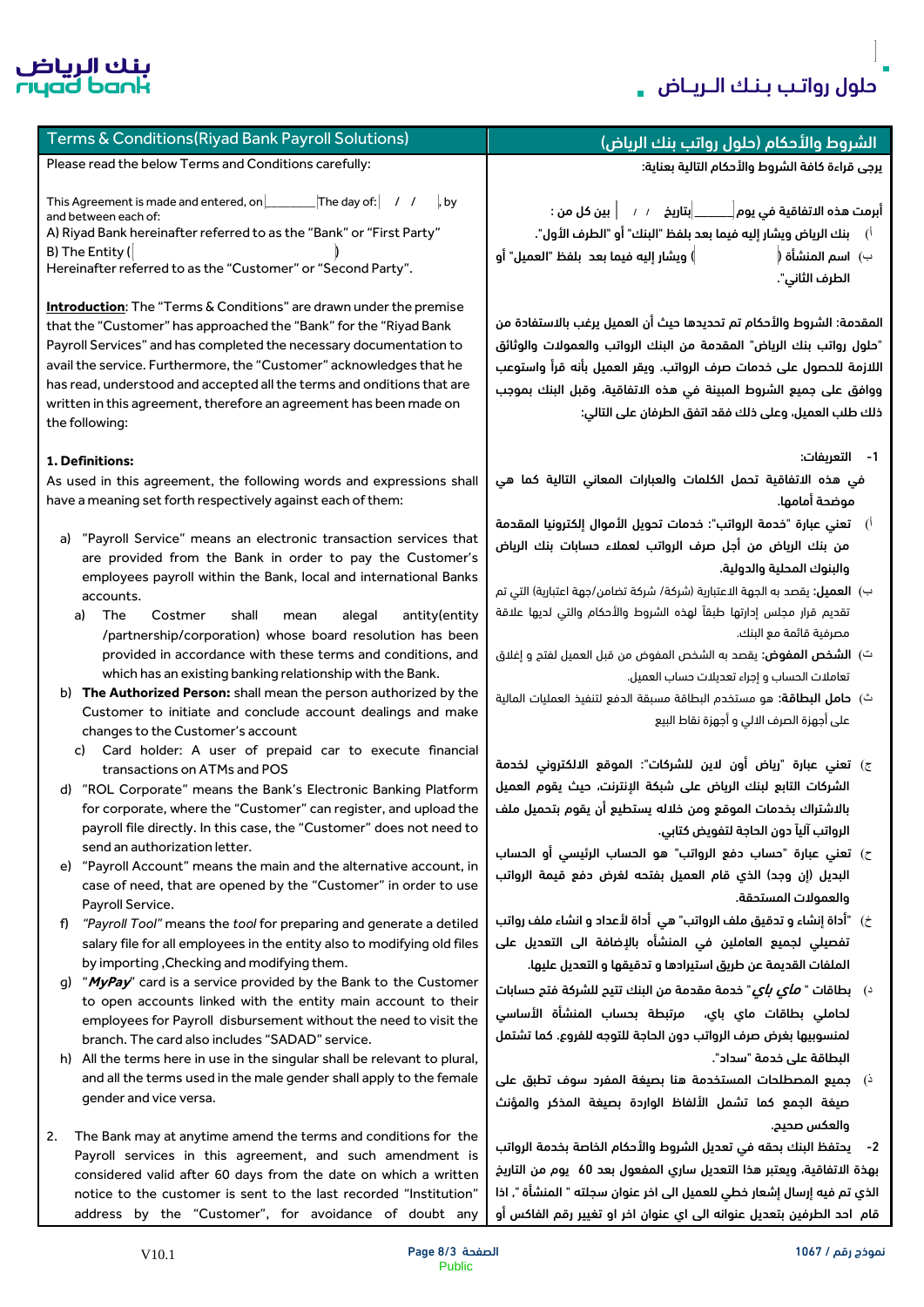بنك الرياض<br>riyad bank

تفويض شخص اخر، لن تكون االتفاقية سارية اال في حال استيفاء الشروط التالية تفاديا إللغاء االتفاقية:

) أ( ان يكون عن طريق الفاكس بشرط ان يكون الخط مقروءا

) ب ( ان يكون عن طريق خطاب ، ويعتبر ساريا بعد خمسة ايام عمل من ارساله الى العنوان الصحيح ، او ارساله الى البريد الممتاز في مغلف موجه الى العنوان الصحيح.

3- يلتزم العميل بدفع كافة رسوم التحويل المستحقة ( المذكور في الصفحة رقم 1) عند تنفيذ عمليات تحويل مبالغ الرواتب إلى حسابات الموظفين، وال يحق للعميل مطالبة البنك بالتنفيذ ما لم يتم دفع تلك الرسوم.

-4 جميع الرسوم واألتعاب الواردة في هذه االتفاقية غير قابلة لالسترجاع أو االستفادة منها بخدمات أخرى.

-5 يقر العميل ويوافق على أن البنك لن يكون مسئوال عن أي ضرر أو خسارة بتسليم بيانات من الخدمات التي قدمت إليه عن طريق بنك الرياض بناء على التزامه بالشروط المذكورة في هذه االتفاقية ما لم يحدث أي أضرار أو خسائر ناتجة عن إهمال البنك ، أو لخطأ أو احتيال أو اخالل للشروط المتفق عليها.

-6 إن الشروط والخدمات المذكورة في هذه االتفاقية, والتي تحكم مميزات الخدمة المقدمة للعميل, غير قابلة لإلضافة أو الحذف أو التغيير بموجب هذا العقد الا في حال تم الاتفاق بين الطرفين كتابتا.

-7 يوافق العميل بأنه مسئول كليا عن صحة تفاصيل بيانات الحسابات الشخصية لموظفيه المقدمة للبنك، وانه يتحمل المسؤولية التامة ألي خطأ في إدخال البيانات الخاصة بموظفيه من خالل الخدمة المقدمة من قبل بنك الرياض، كما يحق للبنك التأكد من صحة هذه البيانات بالطريقة التي يراها مناسبة.

-8 يقر العميل بالموافقة بأن عملية دفع الرواتب ال يمكن تنفيذها إال بعد تسليم بيانات المستفيدين قبل تاريخ الاستحقاق بيوم(1) واحد عمل على األقل, وقبل الوقت المنصوص عليه مع البنك للتسليم.

-9 يقر العميل بأنه سوف يزود البنك بكافة البيانات المطلوبة إلضافة الرواتب كتفاصيل الراتب الشهري، هوية صاحب الحساب، رقم االتصال والعنوان، وأي بيانات أخرى يطلبها البنك، و في حال عدم التزام العميل بتوفير البيانات أو جزء منها فإنه يحق للبنك إيقاف تقديم الخدمة.

-10 مع التزام البنك بتقديم أفضل مستوى خدمة لتنفيذ صرف رواتب لمنسوبي العميل في الوقت المحدد، إال أن البنك غير ملزم وغير مسئول عن العميل ومنسوبيه في حال عدم توفر رصيد كافي في حساب دفع الرواتب أو عن أعطال الشبكة واالتصاالت وتلك التي تكون خارجة عن اإلرادة وتشمل عدم إرسال خطاب التفويض أو الملف أو إرسال ملفات تحتوي على بيانات غير متوافقة او التأخر في إرسال الملفات او إرسالها وطلب تنفيذها خارج أوقات الدوام الرسمية ولن ينفذ البنك ملفات الرواتب بتواريخ استحقاق تسبق تاريخ استلام الأمر من العميل إنما سيتم تنفيذها في تاريخ الاستحقاق التالي. ولا يتحمل البنك مسئولية التعويض عن أي خسارة تتعلق باألسباب المذكورة أعاله.

-11 يقوم نظام دفع الرواتب لدى بنك الرياض بإرسال رسائل إلى البريد الالكتروني الرئيسي (المذكور في الصفحة رقم 1) الخاص بالمنشأة آليا لتوضيح حالة ومرحلة تنفيذ الرواتب، وفي حالة تغيير أو الرغبة في إلغاء هذا البريد فإنه يتوجب مخاطبة البنك بهذا الشأن من قبل الأشخاص المخولين ولن

communication or document made or delivered by one person to the other under or in connection with this Agreement will only be effective:

- A. If by way of fax, when received in legible form; or
- B. if by way of letter, when it has been left at the relevant address, or five (5) Business Days after being deposited in the post, first class registered air mail postage prepaid, in an envelope addressed to it at that address,
- 3. The "Customer" should be committed to pay all fees and service charges ( in page # 1) along with payment transactions, and to not ask the Bank to credit the monthly payroll amounts to the accounts of the employees unless "Customer" pays the fees and charges.
- 4. All fees, charges and expenses mentioned in this agreement are not reusable or refundable
- 5. It is hereby declared in the agreement between the "Customer" and the Bank that the Bank will not be responsible for any damages or loss that the "Customer" may face due to service provided by the Bank based on the conditions that were agreed on beforehand unless such damages or losses are caused by the bank negligence, breach of agreed terms, error or fraud.
- 6. The terms and conditions, mentioned in this agreement, governing the services provided to the "Customer" cannot be added to, modified or deleted unless agreed by the parties to this agreement in writing.
- 7. The "Customer" hereby declares that he will be held accountable for the accuracy of payroll data submitted to the Bank. The Bank has the right to check the accuracy of the data by using its own methods.
- 8. The "Customer" agrees that the Bank will not start processing the payroll file unless payroll file is submitted at one(1)day full working days ahead of the payment date before the Bank stipulated cut-off time
- 9. The "Customer" should be committed to provide the data required for processing the Payroll file in the format provided by Riyad Bank; otherwise the Bank may not process the payroll file.
- 10. The Bank will use its best endeavors to affect salary transaction on the date specified by the "Customer". However, the Bank shall not be bound by the same nor shall it be liable to the "Customer" or its employees for being unable to effect the same caused by unavailability of sufficient funds in the salary payment account or for any other reason beyond the control of the Bank such as missing file or authorization letter, incorrect data, or as a result of late receipt of the Customer request including weekends. The Bank will not process value dates prior to the date of receipt of the "Customer's" instruction. These will be processed on the next available value date and the bank is not responsible for compensation for any loss related to the above motioned causes.
- 11. For file based submissions our systems will send transaction related notifications to the e-mail addresses stated in this agreement (in page # 1). Any change required in the email address is to be notified in writing by the person(s) authorized in the account documentation. The Bank will not process instructions received via e-mail from e-mail addresses and sources other than those authorized by the "Customer".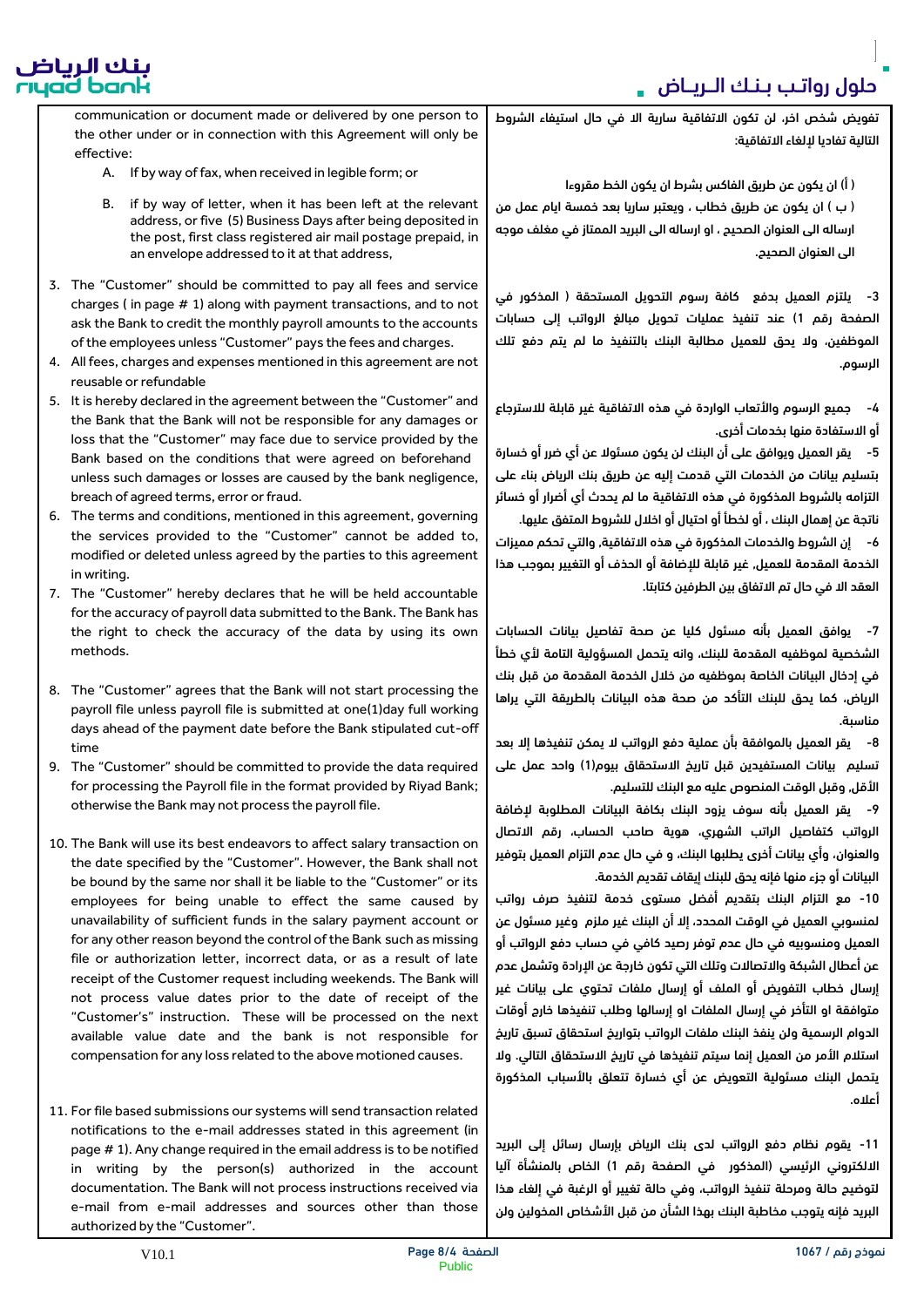# بنك الرياض<br>rıyad bank

يتم تنفيذ أي تعليمات مرسلة من عناوين بريد الكتروني غير واردة باالتفاقية.

12. The "Customer" agrees that all salary instructions that are made through any services channel cannot be cancelled on the payday or after it.

In case the "Customer" wishes to reverse the salary instructions in the pay day or after it, under exceptional scenarios subject to the Bank's approval, availability of fund in the account to be reversed, and to the acceptance of the account holder or on a death case. The "Customer" agrees that he will be responsible for any liabilities that may arise out of such refund requests..

- 13. In case the "Customer" chooses to include **MyPay** Service to pay its employees using **MyPay** Prepaid Card:
- A) The "Customer" hereby declares that he will be held accountable for the accuracy of Laborer's data submitted to the Bank, including laboorer's Mobile Numbers. The Bank has the right to check the accuracy of the data by using its own methods.
- B) The Customer shall be entitled to a cooling-off period of 10 days, during which they may terminate the initial contract without any penalties.
- C) The Bank will open one electronic virtual account in Riyad Bank Only, owned by "Laborer" and under his name, and based on the data that are uploaded through ROL-Corporate.
- D) The Bank may not open accounts for all or some of the laborers if there is missing or wrong information in the Laborers data that were sent by the "Customer".
- E) The Bank is committed to provide "Customer" with details of payroll accounts movements through ROLC, through agreed e-mail address or print if requested; and if the "Customer" requests more than one printed copy, the Bank may charge the "Customer" on these reports according to Bank standard charges.
- F) The Bank is committed to issue only one ATM card ,valid for three years from issuance date, for each laborer based on the data that are provided by the "Customer". However, the validity of the ATM cards depends on the validity of laborers' ID.
- G) All fees and charges pertaining to the services provided for **MyPay** Cards will be charged to the "Customer", as defined in page 1, and there will be no fees deducted from **MyPay** card holders as along as the salaries are transferred to these accounts.
- H) The Bank agrees to issue each laborer a prepaid card for salary disbursement purpose. If lost or destroyed, the laborer will be issued a replacement card provided a card reissuance application is first submitted through the ROL-Corporate portal by the "Customer" or in the "Branch" by the Cardholder himself, the "Customer" should be liable for card fees defined in page 1.
- I) If the card is lost or stolen, the Cardholder shall notify the Bank immediately by contacting Customer service (920002470) from inside & outside KSA and No liability shall exist for unauthorized use on the primary cardholder after notifying the Bank.

-12 يقر العميل بأن كافة تعليمات الرواتب التي أرسلت من خالل أي قناة قام باختيارها، وتم استالمها من قبل البنك، ال يمكن إلغاؤها في يوم إيداع الرواتب في حسابات الموظفين أوبعده .

في حال رغبة العميل في عكس تعليمات الراتب في يوم إيداع الرواتب في حسابات الموظفين أوبعده، وفي ظل حاالت استثنائية تخضع لموافقة البنك، وتوفر الرصيد بالحساب المضاف إليه وموافقة صاحب الحساب على الخصم من حسابه أو وجود حالة خاصة كالوفاة، مع تعهد المنشأة بإعادة أي مبالغ عند طلب صاحب الحساب في أي وقت. شريطة أن يكون الحساب في بنك الرياض.

13- في حال اختيار العميل تضمين خدمة بطاقة *ماي باي* المسبقة الدفع لصرف رواتب العمال:

- أ( يوافق العميل بأنه مسئول كليا عن صحة تفاصيل بيانات طلب البطاقات المقدمة للبنك، وانه يتحمل المسؤولية التامة لأي خطأ في إدخال البيانات الخاصة بموظفيه من خالل الخدمة المقدمة من قبل بنك الرياض ويشمل ذلك أرقام الجوال الخاصة بمنسوبيه، كما يحق للبنك التأكد من صحة هذه البيانات بالطريقة التي يراها مناسبة.
- $(\cdot)$ بحق للعميل إلغاء العقد الأولى خلال 10 يوم من تاريخ العقد دون تحميل أي غرامة.
- ت) يقوم البنك بفتح حساب الكتروني افتراضي واحد لكل حامل بطاقة خاص في بنك الرياض فقط، بحيث يكون الحساب مملوكا لصاحب البطاقة، وبناء على بياناتهم التي يتم تزويد البنك بها عبر ملف الكتروني من خالل "رياض اونالين للشركات".
- ث) يحق للبنك رفض تأسيس كل أو جزء من الحسابات في حال ثبوت وجود أخطاء أو تلاعب ببيانات العمالة الوافدة المرسلة من قبل العميل.
- $\tau$ ) يلتزم البنك بموافاة العميل ببيانات تفصيلية آلية عن حركة حساب صرف الرواتب إما عبر "رياض اونالين للشركات" أو بواسطة البريد االلكتروني المعتمد او مطبوعا عند الطلب. وفي حال الرغبة في الحصول على أكثر من نسخة واحدة مطبوعة فإنه يتم فرض رسوم على هذه التقارير حسب رسوم البنك.
- ح) يلتزم البنك بصرف بطاقة صراف واحدة صالحة لمدة ثلاث سنوات من تاريخ إصدارها لكل فرد من العمالة طبقا للبيانات المقدمة من العميل، على أن حالة عمل هذه البطاقات تتوقف على صالحية بطاقة هوية صاحب الحساب.
- خ) ابتقاضى البنك عمولات و/أو مصاريف بنكية على الخدمة المقدمة بموجب هذه االتفاقية من العميل أو صاحب حساب الرواتب )بناء على ماتم ذكره في الصفحه 1)، ولا يتم خصم أي مصاريف على حاملي بطاقات *ماي باي* مقابل إضافة مبلغ الراتب للحساب.
- $\mathbf{u}$ د) مع التزام البنك بإصدار بطاقات صراف لجميع منسوبي العميل لصرف الرواتب، فإنه في حالة تلفها أو فقدانها يسلم للموظف بطاقة بديلة بعد تقديم طلب بذلك عن طريق العميل باستخدام موقع رياض اون الين للشركات أوالموظف حامل البطاقة ، وتحمل مصاريف بهذا على حساب العميل.
- $\,$ ذ) عند فقدان البطاقة أو سرقتها يجب على حامل البطاقة إبلاغ البنك فورا باالتصال على بنك الرياض، مركز خدمة العمالء، رقم هاتف 920002470 من داخل السعودية أو خارجها وال يتحمل حامل البطاقة مسؤلية االستخدام غير القانوني للبطاقة بعد ابالغ البنك .
- ر) يلتزم العميل بسحب بطاقة الموظف في حالة الوفاة أو توقف الموظف عن العمل ألي أسباب غير قانونية، حيث يجب إبالغ البنك من خالل رياض أو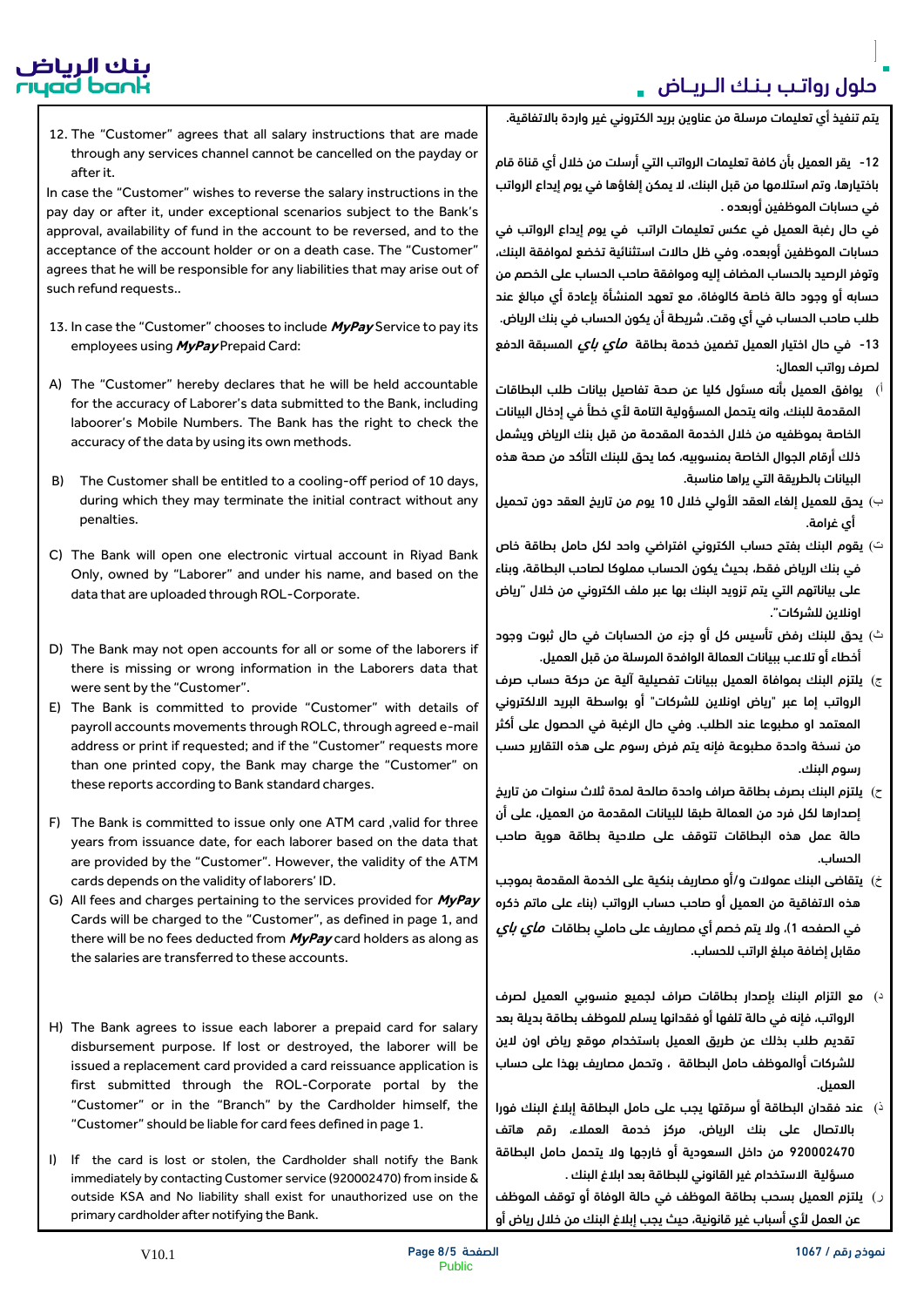# بنك الرياض<br>rıyad bank

- J) The "Customer" agrees to recover the laborer's card in case of resignation of the laborer, absence and/or termination, and shall notify the Bank thru RiyadOnline - Corporate to cancel the card within 48 hours at least. The bank shall not be liable for any damages caused by the customer breach or failure to comply with the notification requirement.
- K) The primary cardholder can claim for any error transaction within a period of 60 days from the transaction date.
- L) For any support or operational issues related to **MyPay** Card holders, the Bank will be responsible for attending to only those requests that come from authorized personnel from the "Customer" as specified in page (2), during business hours or from the Cardholders through Call Centers and designated Branches.
- M) The customer agrees that for any Iqama renewal verifications done though Al Elm after the first verification, (which is free and done five working days prior to the Iqama expiry date automatically) upon Customer request will be chargeable as defined in the page 1.
- N) The Customer agrees that recurring fees (as per the schedule of fees defined in Page 1) will be chargeable per card to all those cards that are issued to its laborers and are not "closed"/ "unclaimed" on the day of charging the fee. It shall remain the Customer's obligation to notify the Bank to close the Card in case the Labor resigns or is terminated, as defined in 14-H.
- O) The Bank has the rights to close those Cardholder accounts that do not have any activity for 24 continuous months; in case the account has any remaining balance at the time of closure, the account will be deemed "Unclaimed" and the balance will be moved to the "Unclaimed accounts". The Cardholder can submit a written request in any of the Branches to redeem this amount.
- 14. PIN mailers will be set by the Cardholders, after successful and satisfactory verification of the Cardholder identity, through Riyad Bank ATMs.
- 15. The customer shall pay all taxes or any costs imposed by government authorities and municipalities, including but not limited to, the Value Added Tax resulting from the Contract herein and/or in relation to the service or any taxes that may be imposed in the future. The customer shall submit the Tax and Zakat Clearance Certificate Issued by the General Authority for Zakat & Tax attesting that his/her Tax/ Zakat status has been settled with the General Authority on an annual basis. The customer shall also submit a certificate issued by the General Organization for Social Insurance attesting that his/her financial status is compliant with the general law.
- 16. By signing this agreement, the customer acknowledges the full responsibility with respect to applications received by the Bank from authorized persons mentioned in this agreement, in addition to all the responsibilities that entail sending files and letters of the payroll processing and receiving cards. Furthermore, the "Customer" is committed to deliver cards to their respective owners and document retention, and for cardholders, who have already made their final exit, the "Customer" undertakes to return the cards to Riyad Bank and in case of any misuse of such cards, the "Customer" bears responsibility for it.

الين - للشركات إللغائها بمدة ال تزيد عن يومي عمل، ويتحمل العميل المسؤولية الكاملة نتيجة االستخدام غير القانوني للبطاقة.

- ز) يحق لحامل البطاقة الأساسي الأعتراض على أي عملية خاطئة خلال مدة 60 يوماً من تاريخ العملية.
- س) في حال الحاجة لأي خدمة أو دعم يتعلق بحاملي بطاقة  $\bm{\omega}$  ،  $\bm{\omega}$  ، تقتصر مسؤولية البنك على استقبال طلبات الدعم الفني وطلبات الخدمة عن طريق الأشخاص المفوضين من قبل العميل فقط، والمذكورين بهذه االتفاقية، وال يلتزم البنك بتقديم أي خدمة أو قبول أي طلب يأتي من أي جهة أخرى غير الأشخاص المفوضين خطيا والموضحة أسماؤهم في الصفحة رقم (2) من هذه الاتفاقية أو من حاملي البطاقات عن طريق هاتف البنك وفروعه المخصصة لذلك.
- $\hat{\mathbf{u}}$ ش) يقر العميل بأن أي عملية تحقق لتجديد الإقامة من خلال العلم بعد أول تحقق (وهو مجاني ويتم خلال خمسة أيام عمل قبل تاريخ انتهاء الإقامة) تكون مدفوعة ويتم تحميلها وفقا للمعدالت المذكورة في الصفحة .1
- ص)يقر العميل على أن الرسوم الدورية (وفقا لجدول الرسوم المحددة في الصفحة 1) سوف يتم تحميلها لكل بطاقة تم إصدارها إلى العمال وليست في حالة "مغلقة" / "لم يطالب بها" عند حلول دفع الرسوم وتظل من التزام العميل مالم يخطر البنك إلغالق البطاقة في حال االستقالة أو إنهاء خدمة العامل، على النحو المحدد في البند 14-د.
- ض( يقر العميل بأن البنك لديه الحق في إغالق حسابات البطاقات التي لم يرصد فيها أي نشاط لمدة 24 شهرا متواصلة؛ وفي حال وجود رصيد متبقي في وقت اإلغالق، ستحول األموال إلى رصيد "غير مطالب به". ويمكن لحامل البطاقة تقديم طلب خطي في أي من فروع البنك السترجاع هذا المبلغ.
- <sup>ط</sup>) يتم الحصول على الأرقام السرية لحاملي البطاقات من خلال أجهزة الصرف االلي التابعة لبنك الرياض وذلك بعد استيفاء شروط التحقق من هوية حامل البطاقة.

-14 يلتزم العميل بسداد كافة الضرائب أو أي مصاريف تفرضها الجهات الحكومية والبلديات أو ما سيستجد منها مستقبلاً ، بما فيها على سبيل المثال ضريبة القيمة المضافة الناتجة عن هذا العقد و/أو ما يرتبط بالخدمة ، وأي ضرائب تفرض مستقبلآ

وأن يقدم شهادة الزكاة الضريبة الصادرة من الهيئة العامة للزكاة و الدخل بما يفيد إنهاء وضعه الزكوي / الضريبي مع الهيئة سنويا، ويقدم كذلك شهادة من المؤسسة العامة للتأمينات االجتماعية تفيد توفيق أوضاعه وفقا للنظام.

-15 بموجب التوقيع على هذه االتفاقية، يقر العميل بمسؤوليته الكاملة بكل ما يختص بالطلبات الواردة إلى البنك من المخولين المذكورين بهذه االتفاقية ، باإلضافة إلى تحمله لكافة المسئوليات التي يترتب عليها إرسال ملفات وخطابات تنفيذ الرواتب واستالم البطاقات، وكذلك يلتزم العميل بتسليم بطاقات الصراف اآللي ألصحابها واالحتفاظ بالمستندات المثبتة لذلك، وبالنسبة للبطاقات التي ال يتواجد أصحابها لحصولهم على خروج نهائي، فان العميل يتعهد بإرجاعها إلدارة منتجات النقد ببنك الرياض كما أن أي سوء استخدام لبطاقة *ماي باي* فان العميل يتحمل مسؤولية ذلك.

-16 إذا لم ينفذ العميل أي مدفوعات للرواتب من خالل هذه االتفاقية لمدة ثالثة أشهر أو أكثر من تاريخه, سيتم تحويل االتفاقية إلى "غير نشطة", وبمجرد أن يبدأ العميل بتنفيذ الرواتب مجدداً قبل تاريخ إنتهائها سيتم تحويلها إلى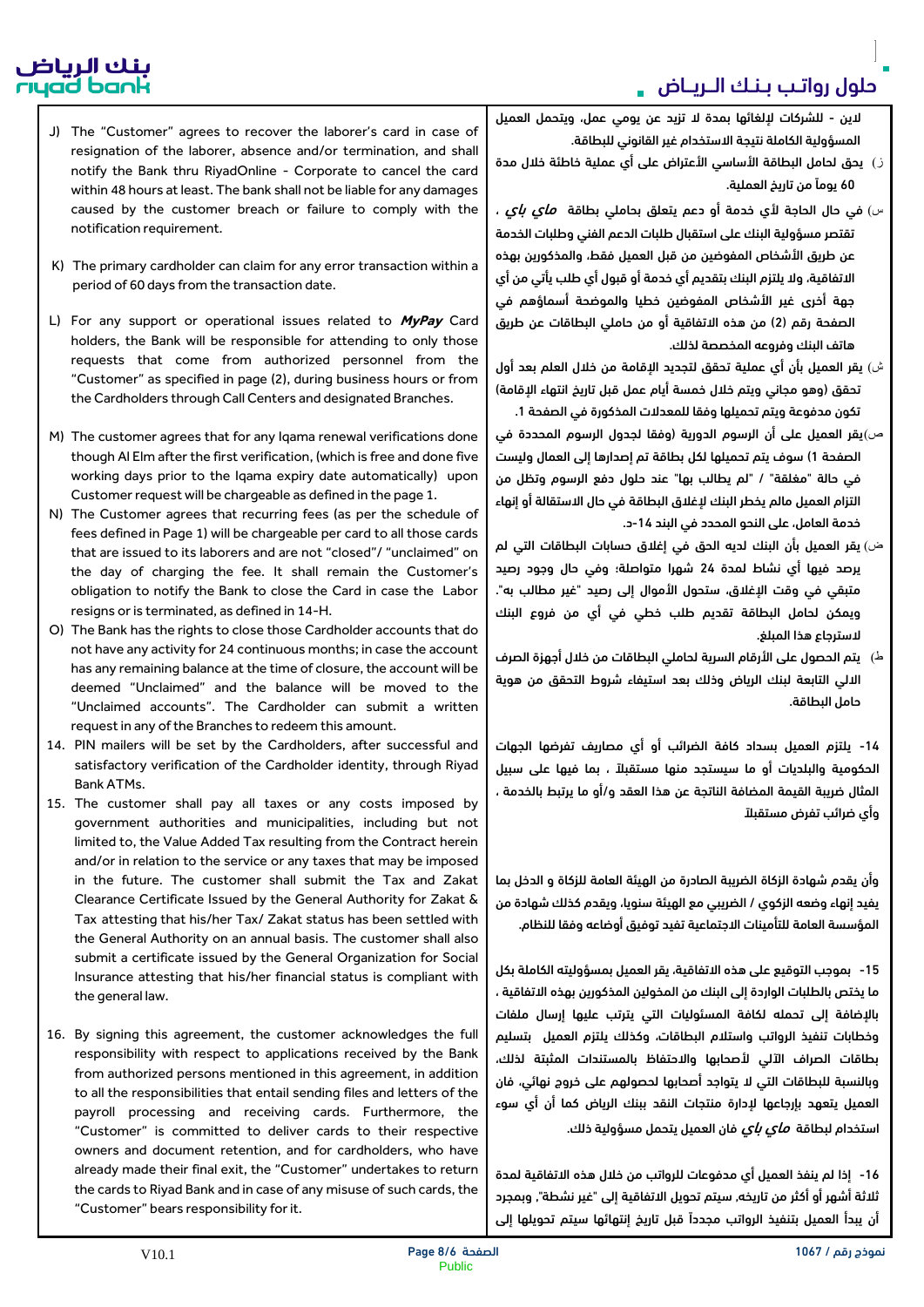### بنك الرياض<br>rıyad bank

- 17. If the "customer" does not make any Payroll payments through this agreement for more than 3 months, the agreement will be considered 'Inactive'; if the "Customer" starts utilizing the inactive agreement before the expiry of agreement, the agreement will be activated and the charges in the agreement will be applied without any changes.
- 18. If the agreement is in inactive' state (as governed by point 17) when it is due for automatic renewal, it will be not be renewed.
- 19. The "Customer" hereby declares and agrees not to transfer the salary (in full or parts) or end of service benefits of any of his employees through other Banks when the "payroll agreement" with Riyad Bank is in force and active without prior written clearance from Riyad Bank, It is agreed upon between the two parties that the bank will transfer the net salaries of the client's employees to the beneficiaries accounts after deducting the dues of Riyad Bank in case the employee has availed credit facilities from Riyad Bank/ in case the employee has a lending relationship with Riyad Bank.
- 20. The agreement shall remain in full force and effect for a period of one (1) year starting on the execution date as mentioned in page (1). The agreement is renewable automatically for an identical term unless either party hereto notifies the other in writing at least three 30 days prior to agreement expiration of its intention not to renew agreement. Either party may terminate this agreement at any time, by giving notice to the other party 30 days prior.
- 21. In case of any disruption in process the Bank will revise all the paper documented data such as vouchers, books, and so on, collected relating to figures to rely upon as evidence in case of differences arising between Bank and "Customer".
- 22. In case of any dispute arising between the parties hereto out of or in connection with this Agreement as to its interpretation, execution, validity or termination the parties hereto shall resolve it amicably, each party shall have the right to refer the disputed matter to the Committee for the Settlement of Banking Disputes.
- 23. The Parties agree that the information, data and materials provided to the other party shall be treated as confidential and shall not be disclosed to any other person without the prior consent of the other party or under the law and regulations.
- 24. Any communications or correspondence under this agreement must be in writing and sent to the address specified in this Agreement. All correspondence must be in Arabic and / or English.
- 25. This Agreement shall be governed by and construed under the regulations of the Kingdom of Saudi Arabia.

"نشطة" وتطبيق الرسوم المنصوص عليها في هذه اإلتفاقية دون أي تغييرات.

17- في حال كانت الاتفاقية "غير نشطة" (كما هو مذكور في المادة رقم 17) فإنه لن يتم تجديد االتفاقية تلقائيا عندما يحل تاريخ التجديد التلقائي للالتفاقية.

-18 **يتعهد العميل بعدم تحويل الراتب بشكل كامل أو جزئي أو مكافأة نهاية الخدمة ألي من موظفيه إلى بنوك أخري طوال مدة سريان هذه االتفاقية مع بنك الرياض دون مخالصة كتابية مسبقة من بنك الرياض ومن المتفق عليه بين الطرفين بقيام البنك بتحويل صافى رواتب الموظفين التابعين للعميل لحسابات المستفيدين لدى البنوك بعد خصم مستحقات بنك الرياض في حال حصولهم علي تسهيالت ائتمانية أو قروض مصرفية من بنك الرياض(**

-19 مدة سريان هذه االتفاقية هي سنة واحدة، تبدأ من تاريخ توقيعها وتجدد تلقائيا لفترة مشابهة، ما لم يخطر أحد الطرفين اآلخر برغبته بعدم تجديد العقد قبل 30 يوما من إنتهاءه، وتكون كافة االلتزامات المترتبة على العميل بموجب هذه االتفاقية واجبة السداد فورا. و يجوز ألي من الطرفين إنهاء هذه االتفاقية في أي وقت، بموجب تسليم الطرف اآلخر إشعار اً بذلك قبل 30 يوما.

20- في حال حدوث خلاف بين الطرفين تعتبر السجلات والوثائق والإيصالات المتعلقة بالمعامالت التي يحتفظ بها البنك، هي الدليل الذي يعتمد عليه في حال حدوث أي نزاع أو اختالفات قانونية بين العميل و البنك.

-21 في حال نشوب نزاع بين طرفي هذه االتفاقية فيما يتصل أو يتعلق بهذه االتفاقية فيما يخص تفسيرها أو تحريرها أو سريانها أو إنهائها، فيتعين على كال الطرفين تسويتها وديا، هذا ويحق لكل طرف إحالة أمر محل النزاع إلى لجنة المنازعات المصرفية في المملكة العربية السعودية للبت في النزاع.

-22 يوافق الطرفان على أن المعلومات والبيانات والمواد التي تقدم للطرف االخر ستعامل على أنها سرية ولن يتم اإلفصاح عنها ألي شخص اخر دون موافقة مسبقة من الطرف االخر أو بموجب القانون واألنظمة.

-23 أية اتصاالت أو مراسالت بموجب هذه االتفاقية يجب أن تكون خطية وأن ترسل إلى العنوان المحدد في هذه االتفاقية. كما يجب أن تكون جميع المراسالت باللغة العربية و/أو اإلنجليزية.

-24 تخضع هذه االتفاقية وتفسر وفقا ألحكام وأنظمة المملكة العربية السعودية.